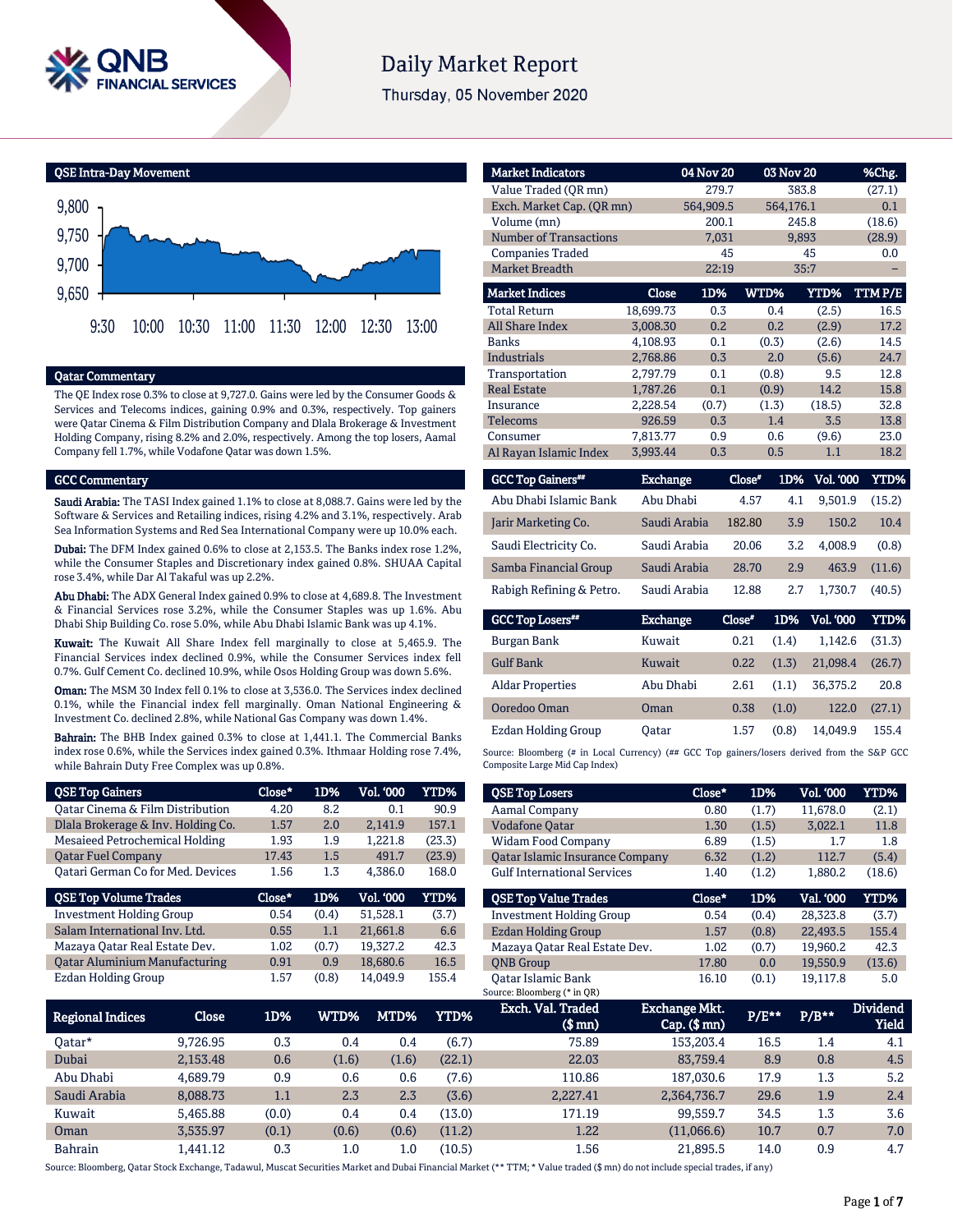# Qatar Market Commentary

- The QE Index rose 0.3% to close at 9,727.0. The Consumer Goods & Services and Telecoms indices led the gains. The index rose on the back of buying support from Qatari and GCC shareholders despite selling pressure from Arab and Foreign shareholders.
- Qatar Cinema & Film Distribution Company and Dlala Brokerage & Investment Holding Company were the top gainers, rising 8.2% and 2.0%, respectively. Among the top losers, Aamal Company fell 1.7%, while Vodafone Qatar was down 1.5%.
- Volume of shares traded on Wednesday fell by 18.6% to 200.1mn from 245.8mn on Tuesday. Further, as compared to the 30-day moving average of 277.2mn, volume for the day was 27.8% lower. Investment Holding Group and Salam International Investment Limited were the most active stocks, contributing 25.7% and 10.8% to the total volume, respectively.

| <b>Overall Activity</b>        | Buy %* | Sell %* | Net (QR)       |
|--------------------------------|--------|---------|----------------|
| Oatari Individuals             | 47.44% | 48.74%  | (3,636,544.4)  |
| <b>Oatari Institutions</b>     | 18.39% | 11.26%  | 19,945,735.3   |
| Qatari                         | 65.84% | 60.00%  | 16,309,190.9   |
| <b>GCC</b> Individuals         | 1.08%  | 1.03%   | 147,404.9      |
| <b>GCC</b> Institutions        | 1.57%  | 0.68%   | 2,504,969.0    |
| <b>GCC</b>                     | 2.66%  | 1.71%   | 2,652,373.9    |
| Arab Individuals               | 16.72% | 17.88%  | (3,236,294.1)  |
| Arab                           | 16.72% | 17.88%  | (3,236,294.1)  |
| Foreigners Individuals         | 4.79%  | 5.52%   | (2,048,890.6)  |
| <b>Foreigners Institutions</b> | 10.00% | 14.89%  | (13,676,380.2) |
| <b>Foreigners</b>              | 14.79% | 20.41%  | (15,725,270.8) |

Source: Qatar Stock Exchange (\*as a % of traded value)

# Earnings Releases and Global Economic Data

## Earnings Releases

| <b>Company</b>                                              | Market         | <b>Currency</b> | Revenue (mn)<br>302020 | % Change<br>YoY | <b>Operating Profit</b><br>(mn) 302020 | % Change<br>YoY          | <b>Net Profit</b><br>$(mn)$ 3Q2020 | % Change<br>YoY |
|-------------------------------------------------------------|----------------|-----------------|------------------------|-----------------|----------------------------------------|--------------------------|------------------------------------|-----------------|
| Baazeem Trading Co.                                         | Saudi Arabia   | <b>SR</b>       | 66.0                   | 9.7%            | 6.4                                    | 39.0%                    | 4.9                                | 57.5%           |
| Saudi Arabian Mining Co.                                    | Saudi Arabia   | <b>SR</b>       | 4,659.2                | 8.4%            | 249.5                                  | $-7.4%$                  | 6.5                                | N/A             |
| Saudi Advanced Industries Co.                               | Saudi Arabia   | <b>SR</b>       | 9.6                    | $-29.4%$        | 7.8                                    | $-34.0%$                 | 7.5                                | $-34.8%$        |
| Arabia Insurance Cooperative Co.                            | Saudi Arabia   | <b>SR</b>       | 71.2                   | $-35.9%$        | $\overline{\phantom{0}}$               | $\overline{\phantom{0}}$ | 1.0                                | 0.1%            |
| Al Alamiya for Coop. Insurance Co.                          | Saudi Arabia   | <b>SR</b>       | 52.7                   | $-4.7%$         |                                        |                          | 1.6                                | $-36.8%$        |
| National Medical Care Co.                                   | Saudi Arabia   | <b>SR</b>       | 213.3                  | 22.9%           | 22.7                                   | 15.6%                    | 16.3                               | $-1.9%$         |
| Saudi Airlines Catering Co.                                 | Saudi Arabia   | <b>SR</b>       | 154.8                  | $-73.5%$        | (92.6)                                 | N/A                      | (106.5)                            | N/A             |
| <b>Jarir Marketing Co.</b>                                  | Saudi Arabia   | <b>SR</b>       | 2,037.9                | $-9.5%$         | 274.9                                  | $-16.5%$                 | 255.2                              | $-16.3%$        |
| Saudi Printing & Packaging Co.                              | Saudi Arabia   | <b>SR</b>       | 204.5                  | $-19.0%$        | 8.5                                    | $-43.7%$                 | 1.8                                | $-32.8%$        |
| Abu Dhabi National Hotels                                   | Abu Dhabi      | <b>AED</b>      | 179.8                  | $-35.1%$        | -                                      |                          | (33.7)                             | N/A             |
| RAK Co. for White Cement &<br><b>Construction Materials</b> | Abu Dhabi      | <b>AED</b>      | 51.4                   | $-1.1%$         | 3.5                                    | $-46.7%$                 | 4.6                                | $-11.5%$        |
| <b>Union Insurance Company</b>                              | Abu Dhabi      | <b>AED</b>      | 193.1                  | $-19.2%$        | $-$                                    | $\qquad \qquad$          | 7.5                                | 33.2%           |
| Takaful International Company#                              | <b>Bahrain</b> | <b>BHD</b>      |                        |                 |                                        |                          | 220.5                              | N/A             |

Source: Company data, DFM, ADX, MSM, TASI, BHB. (# – Values in Thousands)

## Global Economic Data

| Date  | Market    | Source                          | <b>Indicator</b>                  | Period     | Actual  | <b>Consensus</b> | <b>Previous</b> |
|-------|-----------|---------------------------------|-----------------------------------|------------|---------|------------------|-----------------|
| 11/04 | <b>US</b> | Mortgage Bankers Association    | <b>MBA Mortgage Applications</b>  | $30-Oct$   | 3.8%    | -                | 1.7%            |
| 11/04 | <b>US</b> | Markit                          | <b>Markit US Services PMI</b>     | Oct        | 56.9    | 56.0             | 56.0            |
| 11/04 | <b>US</b> | Markit                          | Markit US Composite PMI           | Oct        | 56.3    | -                | 55.5            |
| 11/04 | <b>US</b> | Institute for Supply Management | <b>ISM Services Index</b>         | Oct        | 56.6    | 57.5             | 57.8            |
| 11/04 | UK        | Markit                          | Markit/CIPS UK Services PMI       | Oct        | 51.4    | 52.3             | 52.3            |
| 11/04 | <b>UK</b> | Markit                          | Markit/CIPS UK Composite PMI      | Oct        | 52.1    | 52.9             | 52.9            |
| 11/04 | EU        | Markit                          | Markit Eurozone Services PMI      | Oct        | 46.9    | 46.2             | 46.2            |
| 11/04 | <b>EU</b> | Markit                          | Markit Eurozone Composite PMI     | <b>Oct</b> | 50.0    | 49.4             | 49.4            |
| 11/04 | EU        | Eurostat                        | PPI MoM                           | Sep        | 0.3%    | 0.3%             | 0.1%            |
| 11/04 | <b>EU</b> | Eurostat                        | PPI YoY                           | Sep        | $-2.4%$ | $-2.4%$          | $-2.6%$         |
| 11/04 | Germany   | Markit                          | Markit Germany Services PMI       | Oct        | 49.5    | 48.9             | 48.9            |
| 11/04 | Germany   | Markit                          | Markit/BME Germany Composite PMI  | Oct        | 55      | 54.5             | 54.5            |
| 11/04 | France    | Markit                          | <b>Markit France Services PMI</b> | Oct        | 46.5    | 46.5             | 46.5            |
| 11/04 | France    | Markit                          | Markit France Composite PMI       | Oct        | 47.5    | 47.3             | 47.3            |
| 11/04 | China     | Markit                          | Caixin China PMI Composite        | Oct        | 55.7    | -                | 54.5            |
| 11/04 | China     | Markit                          | Caixin China PMI Services         | Oct        | 56.8    | 55               | 54.8            |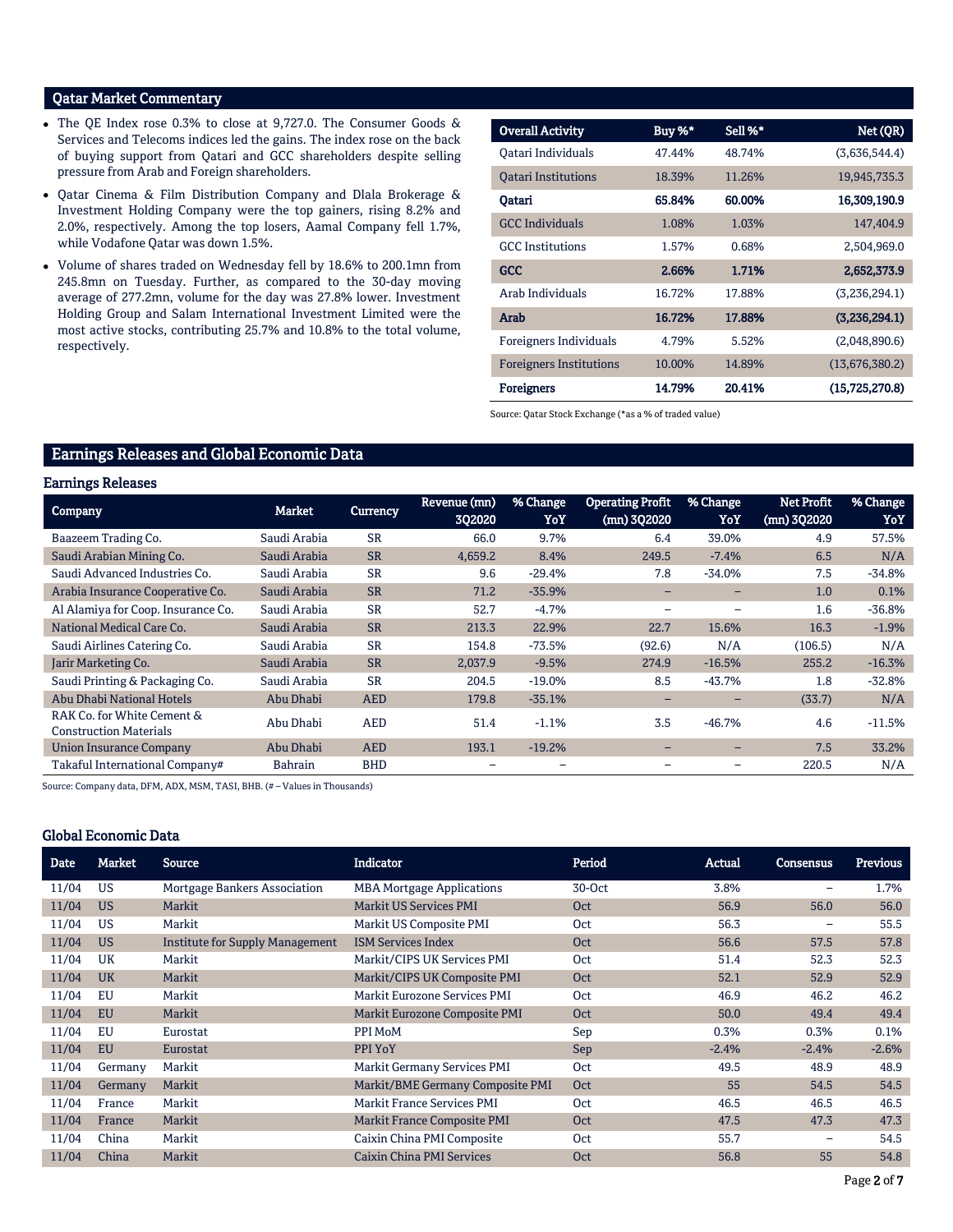## Global Economic Data

| <b>Date</b>                   | Market | Source | Indicator                        | Period     | Actual | 'Consensus | <b>Previous</b> |  |  |
|-------------------------------|--------|--------|----------------------------------|------------|--------|------------|-----------------|--|--|
| 11/04                         | India  | Markit | Markit India PMI Composite       | <b>Oct</b> | 58.0   | -          | 54.6            |  |  |
| 11/04                         | India  | Markit | <b>Markit India PMI Services</b> | Oct        | 54.1   | -          | 49.8            |  |  |
| $C_{\text{out},\text{non-}b}$ |        |        |                                  |            |        |            |                 |  |  |

Source: Bloomberg (s.a. = seasonally adjusted; n.s.a. = non-seasonally adjusted; w.d.a. = working day adjusted)

# News

Qatar

- FocusEconomics: Qatar's economy witnesses strong recovery in 3Q2020 – Qatar's economy appears to have staged a strong recovery in the third quarter of 2020, FocusEconomics has said in its latest report. According to FocusEconomics Consensus Forecast- Middle East & North Africa for November report, the non-energy private sector PMI averaged markedly higher compared to the second quarter, supported by the progressive lifting of COVID-19 restrictions as the country entered the phase four of the four-stage easing plan on September 1. The economy contracted 6.1% in the second quarter according to recent data, weighed on by a collapse in the non-energy sector due to lockdown restrictions, and a milder downturn in the energy sector. That said, the energy sector's performance was seemingly mixed, with a notable month-on-month decline in mining output in August after growth in July. Turning to the final quarter, the report said, the external sector could be weighed on by rising COVID-19 infection rates abroad, although low infections at home have so far allowed the government to keep the domestic economy open. "The economy is set to recover next year on rebounds in both domestic and foreign demand. However, the ongoing blockade, volatile commodity prices and a possible resurgence in COVID-19 infections pose downside risks," the report said. FocusEconomics panelists see a 2.9% rise in GDP in 2021, which is down 0.1 percentage points from last month's forecast, before growth of 3.6% in 2022. Consumer prices fell 3% in September in annual terms, following August's 4.1% drop, on lower prices for recreation and culture, and housing and utilities. "Prices are seen declining over 2020 as a whole before rising next year as activity recovers. The possible implementation of VAT in 2021 is an upside risk. Our panelists see consumer prices falling 1.1% in 2021, which is down 0.1 percentage points from last month's forecast. In 2022, our panel sees inflation averaging 1.9%," the FocusEconomics report said. (Qatar Tribune)
- Qatar's October financial center PMI 51.5 versus 51.4 in September – IHS Markit release Qatar's October financial center Purchasing Managers' Index (PMI), which showed that the index rose to 51.5 from 51.4 in September and was 47.3 year ago indicating fourth consecutive month of expansion. The Employment also rose to 50.4 versus 49.7 in September, the highest reading since March 2020 and reversed the contraction trend. However, new orders declined as compared to prior month which is also the lowest reading since June 2020. The International reserves and foreign currency liquidity rose to QR204.bn from QR203.7bn in August. The M2 money supply rose 3.9% from year ago and rose 2.2% MoM. M1 money supply rose 16.9% from year ago, however, it fell 1.9% MoM. (Bloomberg)
- QFC: Rebound in business brightens prospects of Qatar's nonenergy private sector in fourth quarter  $-$  A sustained rebound in business conditions - especially in the construction, manufacturing, wholesale and retail, and services - brightened the prospects in Doha's non-energy private sector in the fourth quarter, as the country relaxed COVID-19 restrictions, according to the Qatar Financial Centre (QFC). The October Purchasing Managers' Index (PMI) survey data showed that output and new business both registered elevated growth for the fourth consecutive month, and the employment index rose to its highest level since March. With firms reporting rising customer numbers and hopeful of further business wins in the coming months as restrictions are eased further, business expectations improved to the highest since July, it said. (Gulf-Times.com)
- Ooredoo HQ parking upgraded to include EV charging stations Ooredoo Qatar on Wednesday said it would work closely with Porsche Centre Doha, Al Boraq Automobiles Co, to install electric vehicle charging stations in the parking area of the Ooredoo Towers in Doha. This initiative is confirmed for expansion to three further branches in the near future, with the overall aim of encouraging the use of low-emission transportation solutions. The new initiative is part of a joint sustainability effort to benefit the environment. It is expected that, over time, the movement to electric or hybrid cars will make a direct impact, since electric cars produce zero emissions, while hybrid vehicles have reduced carbon-dioxide emissions. Employees will be able to charge electrical vehicles whilst at work, making it easier for them to be able to rely on such vehicles for sustainable transport. Customers will also be able to benefit from the charging stations, plugging their vehicles in to charge whilst they visit Ooredoo Towers. (Qatar Tribune)
- Real Estate trading volume crosses QR317mn in week ending October 29 – The volume of real estate trading in sales contracts registered at the Department of Real Estate Registration at the Ministry of Justice during the period from October 25 to 29 reached QR317,229,536. The weekly bulletin issued by the Department showed that the list of real estate properties traded for sale included houses, residential buildings, and multipurpose empty land plots. The sales were concentrated at the municipalities of Umm Salal, Al Khor, Al Dhakhira, Al Daayen, Doha, Al Rayyan, Al Wakrah, and Al Shamal. The volume of real estate trading from October 18 to 22 reached QR490,566,989. (Bloomberg)
- Qatar Chamber calls for reviving GCC free trade negotiations with EU - Qatar Chamber's Chairman, Sheikh Khalifa bin Jassim Al-Thani has called for the reactivation of free trade negotiations between the GCC and the EU, as well as other countries, such as the UK, Australia, and other economic blocs. Sheikh Khalifa made the statement during the consultative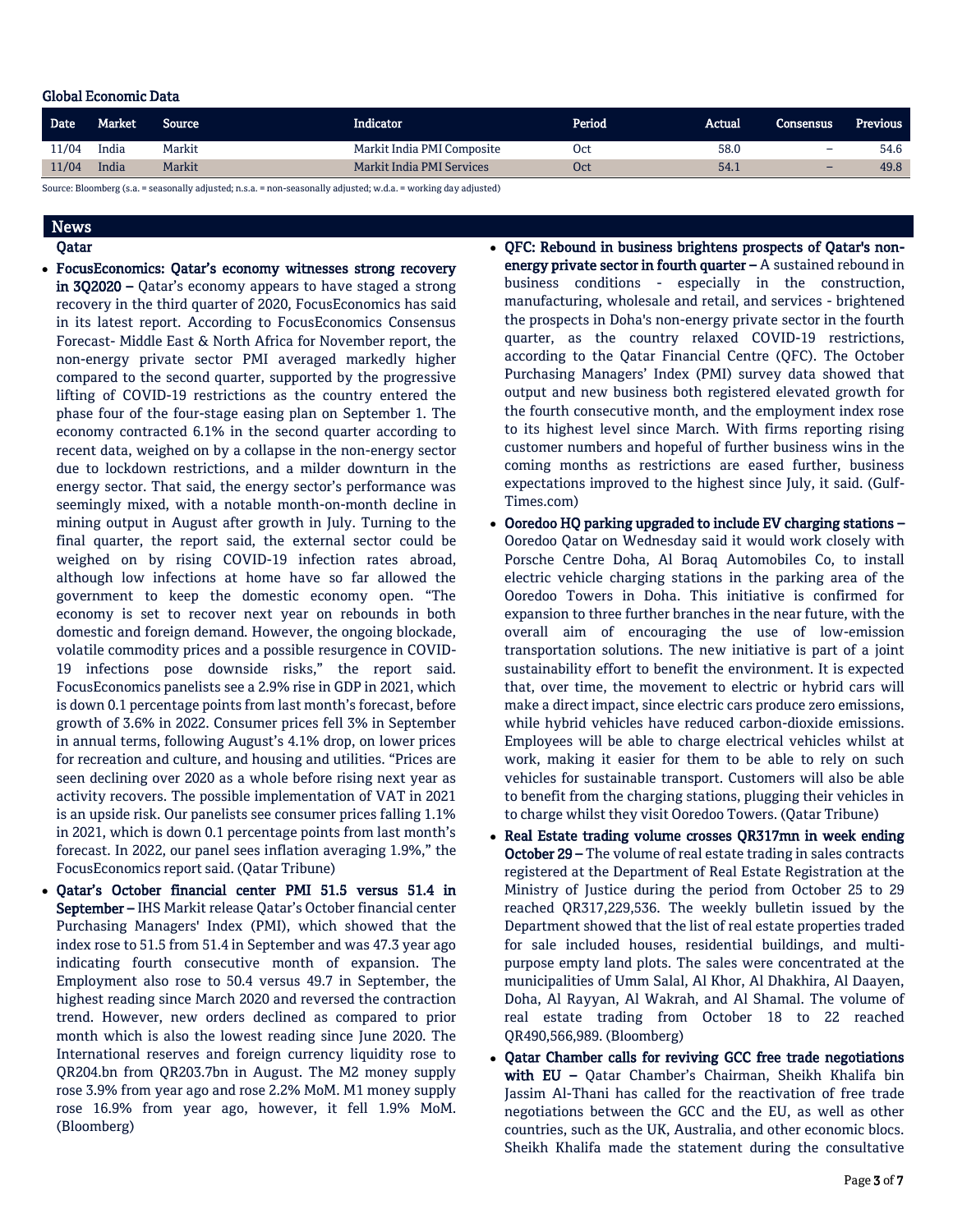meeting between the GCC Ministers of Commerce and Industry and presidents of Unions and Chamber held virtually yesterday. The meeting discussed topics related to enhancing cooperation in the industrial and commercial sectors between member countries. (Gulf-Times.com)

## International

- US employment, services industry data point to slowing economic recovery - US private payrolls increased less than expected in October and activity in the services industry cooled, providing early signs of a slowdown in economic growth as fiscal stimulus diminishes and new COVID-19 infections surge across the country. The recovery from the coronavirus pandemic could also be impacted over the next few months by political uncertainty following Tuesday's cliffhanger presidential election, which economists warned could cause businesses to be more cautious about spending decisions. The election hung in the balance on Wednesday, with a handful of close-fought states set to decide the outcome in the coming hours or days. There are fears of a contested result between President Donald Trump and his Democratic rival Joe Biden, who both still have possible paths to reach the needed 270 Electoral College votes to win the White House. Private payrolls increased by 365,000 jobs last month after rising 753,000 in September, the ADP National Employment Report showed on Wednesday. Economists polled by Reuters had forecast private payrolls would advance by 650,000 in October. Job gains last month were broad, though they were concentrated in industries directly impacted by the coronavirus crisis, including the leisure and hospitality sector. The resurgence in COVID-19 cases across the country could lead to renewed business restrictions to slow the spread of the respiratory illness as winter approaches. Even without new restrictions, Americans are likely to stay away from air travel, hotels, gyms, bars, restaurants and other consumer-facing businesses, worsening already lackluster demand, which has seen the labor market struggling to recoup all the 22.2mn jobs lost during the pandemic. (Reuters)
- ISM survey: US service sector cools in October US services industry activity slowed in October, with growth in new orders and employment moderating, likely reflecting concerns about ebbing fiscal stimulus and a resurgence in new COVID-19 cases across the nation. The Institute for Supply Management (ISM) said on Wednesday its non-manufacturing activity index fell to a reading of 56.6 last month from 57.8 in September. That pulled the index back below its 57.3 level in February. A reading above 50 indicates growth in the services sector, which accounts for more than two-thirds of US economic activity. Economists polled by Reuters had forecast the index dipping to 57.5 in October. The services industry is being constrained by a shift in spending towards goods as the raging coronavirus pandemic keeps Americans at home, boosting the manufacturing sector. The ISM reported on Monday that factory activity accelerated in October as new orders surged to their highest level in nearly 17 years. Spiraling COVID-19 infections could force authorities to re-impose restrictions to slow the spread of the respiratory illness as winter approaches, undercutting spending. More than \$3tn in government pandemic relief for businesses and workers, which fired up

economic growth in the third quarter, has dried up. There is no deal in sight for another rescue package. (Reuters)

- US trade deficit narrows in September The US' trade deficit decreased in September amid an increase in exports of food and capital goods, though a further improvement could be limited by the new lockdowns in Europe to slow the spread of COVID-19. The Commerce Department said on Wednesday the trade gap fell 4.7% to \$63.9bn in September. Data for August was revised slightly to show a \$67.0bn deficit instead of \$67.1bn as previously reported. Economists polled by Reuters had forecast the trade shortfall narrowing to \$63.8bn in September. (Reuters)
- PMI: UK heading for double-dip recession this winter Britain looks on course to enter a double-dip recession this winter, as business surveys show economic growth almost halted last month even before the latest England-wide lockdown was announced, financial data company IHS Markit said. The IHS Markit/CIPS services Purchasing Managers' Index (PMI) fell to a four-month low of 51.4 in October from 56.1 in September, closer to the 50 mark that represents zero growth than an initial reading of 52.3. From Thursday all non-essential shops, pubs and restaurants in England will close for four weeks, except where they serve takeaway food. The new orders component in the services PMI fell sharply, and businesses shed jobs for the eighth month in a row. The composite PMI, which includes stronger manufacturing data released on Monday, sank to 52.1 from 56.5, also weaker than the initial 'flash' estimate. The restrictions are less wide-ranging than in March and April, but some economists have predicted output in November will fall by as much as 10%, reducing output for the fourth quarter by around 3%. British gross domestic product slumped by 20% during the longer lockdown in the second quarter of 2020, the biggest decline of any major advanced economy, but recovered rapidly early in the third quarter before COVID cases rose. The Bank of England looks set to launch another round of bond purchases on Thursday and downgrade its economic forecasts from those it gave in August, when it predicted GDP would be back to pre-crisis levels by the end of 2021. (Reuters)
- UK output per hour fell 1.8% on year in second quarter British economic output per hour worked dropped by 1.8% during the three months to June, when the coronavirus lockdown was at its height, a smaller decline than the 3.0% drop initially estimated in August, official figures showed on Wednesday. The Office for National Statistics said output per worker fell by 21.7%, similar to the initial estimate and close to the record 19.8% quarterly fall in GDP over the same period. "This reflects the impact of furlough schemes, which reduced hours worked but preserved workers' employment statuses," the ONS said. England enters a second four-week lockdown on Thursday, which will close non-essential retailers, restaurants and bars, in an attempt to reverse a sharp rise in COVID cases which the government fears could overwhelm hospitals if left unchecked. (Reuters)
- Telegraph: Bank of England said to be considering a move into **negative rates –** The Bank of England (BoE) is said to be considering a move into negative interest rates, the Telegraph newspaper reported late on Wednesday, without citing any sources, ahead of the central bank's November monetary policy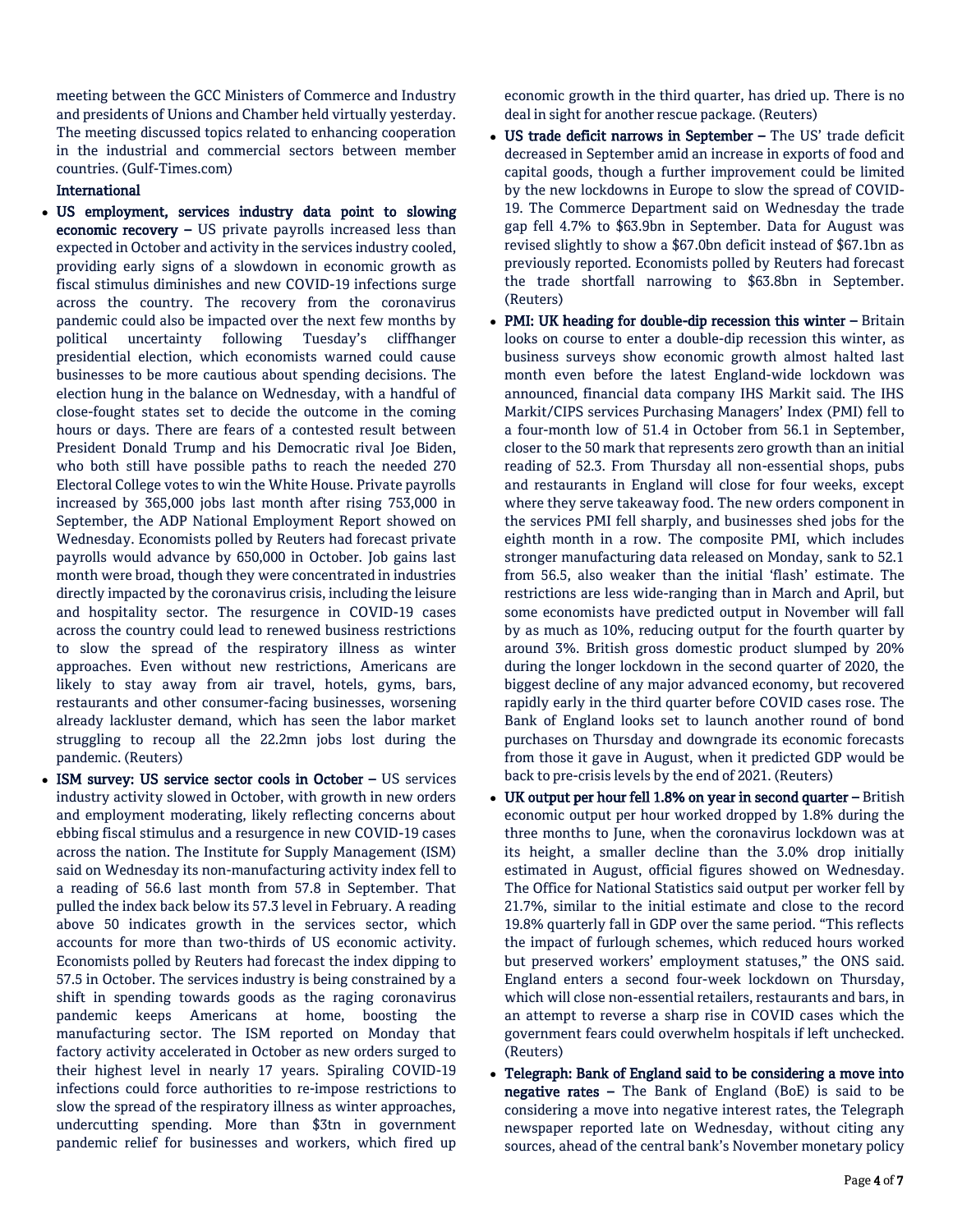decision on Thursday. The BoE is in the midst of a review of how negative interest rates would work in Britain if necessary. It is still talking to banks about their preparedness. None of the economists polled by Reuters expect an imminent move into negative rates. They expect the BoE to expand its asset purchase program by 100bn Pounds to 845bn Pounds due to the deteriorating economic outlook as England enters a second COVID lockdown. However, the Sun newspaper, citing unnamed sources, reported that the BoE is planning a much bigger program of quantitative easing than the expected addition of 100bn Pounds. The addition is likely to be around 150bn Pounds but it could also be as high as 200bn Pounds, the report added, without quoting sources. Finance minister Rishi Sunak is also due to give an update on economic support measures related to the lockdown on Thursday. According to the Telegraph report, Sunak is expected to confirm that furloughed workers will get 80% of their wages so long as their businesses are mandated to shut. (Reuters)

- PMI: Japan's October services sector moves closer to stabilization - Activity in Japan's services sector moved a notch closer to stabilization in October, contracting at the slowest pace since January as pressure on demand from the coronavirus pandemic eased. The world's third-largest economy has struggled to shake off the drag from the COVID-19 crisis after posting its worst postwar drop in the second quarter, which hit service-sector industries such as travel and dining out especially hard. The final Jibun Bank Japan Services Purchasing Managers' Index (PMI) rose to a nine-month high of 47.7 on a seasonally adjusted basis from 46.9 in the previous month. The headline index, while still below the 50 neutral level, was much better than a preliminary reading of 46.6, signaling that conditions were gradually moving closer to stabilization. The main reading was boosted by strong optimism in firms' outlook for the 12 months ahead. Around 30% of surveyed firms foresaw a rise in activity, IHS Markit said. Job market conditions also rose, stabilising for the first time since February. But total new and outstanding business as well as new export business put a drag on overall activity, staying in contraction even as the pace of shrinkage eased from the previous month. The composite PMI, which includes both manufacturing and services, rose to 48.0 in October from the previous month's final of 46.6. (Reuters)
- India's services activity grows in October for first time in eight months – Activity in India's dominant services industry, expanded for the first time in eight months in October as demand surged, but pandemic-hit firms continued to cut jobs, a private survey showed on Wednesday. The findings, coupled with a similar survey on Monday which found Indian manufacturing growth expanded at its fastest pace in over a decade, suggest a recovery in Asia's third-largest economy is under way. The Nikkei/IHS Markit Services Purchasing Managers' Index climbed to 54.1 in October from September's 49.8. It was the highest reading since February and comfortably above the 50-mark separating growth from contraction. A subindex tracking overall demand showed it expanded for the first time since February but new export business remained firmly in contraction territory as restrictions imposed across the world due to the COVID-19 pandemic hammered foreign demand. That led firms to cut jobs for the eight straight month, the

longest streak on record. "Survey participants indicated that workers on leave had not returned and that a widespread fear of COVID-19 contamination continued to restrict staff supply," De Lima added. The composite PMI, which includes both manufacturing and services, rose to 58.0 last month, its highest since January 2012, from September's 54.6. Although service providers remained optimistic about the year ahead - optimism strengthened to a seven-month high last month - the expectations index remained well below the long-term average. Input costs increased at the quickest pace since February but firms absorbed much of the jump to win business amid growing concerns that rising coronavirus infections could halt the nascent recovery in the services industry, which contributes over 60% to the country's gross domestic product. India has the world's second-highest coronavirus caseload at well over 8 million, behind only the US. New daily cases in India have been falling since September, but experts warn infections could rise again during the festival season. (Reuters)

## Regional

- GCC stock markets succumbed to coronavirus, weak 3Q2020 results in October – Most GCC stock markets fell during October as concerns ratcheted up over the surge in the number of COVID-19 cases and the re-imposition of lockdowns in many cities, according to the GCC Markets Monthly Report by Kamco Invest. In addition, the sentiments of GCC investors, who had defied growth in COVID-19 numbers during the previous months, were also affected by the initial cues from the Q3-2020 earnings. The MSCI GCC Index closed at a 10-week low level by the end of October-2020 to report a monthly decline of 2.1%. In terms of year-to-date (YTD) returns, the October decline once again pushed all the GCC equity markets back in the red with DFM showing the biggest drop of 21%, while Saudi Arabia's TASI showed the smallest decline of 5.7%. Sector-wise too there was a broad-based decline with only defensive sectors showing gains during the month. (Zawya)
- Saudi Arabia's IPO pipeline looks 'quite busy' Since Aramco's record listing last year, Saudi Arabia has seen a big increase in the number of companies looking to make their stock market debut in the Kingdom, according to the Head of the Capital Market Authority (CMA). There are currently 15 applications for new listings in the Saudi stock market, the region's largest bourse, CMA Chairman, Mohammed bin Abdullah Elkuwaiz said. "It looks quite busy over the upcoming period," he said. The Saudi stock market (Tadawul) saw five IPOs in 2019, including oil giant Saudi Aramco, its biggest ever IPO and the largest in history. "We have seen eight new listings since the beginning of the year despite the pandemic. We also currently have over 15 applications we are currently reviewing for listing whether in the main market or the (parallel) Nomu market," he said. The world's top oil exporter is encouraging companies to list in the Kingdom in a bid to deepen its capital markets under reforms aimed at reducing its reliance on crude. (Reuters)
- Nadec in MoU with Pure Harvest Smart Farms to build greenhouses – Nadec has signed an MoU with Pure Harvest Smart Farms to build greenhouses. High-tech, hydroponic, climate-controlled greenhouses at about 60k square meters in Nadec City in Haradh, the Saudi dairy producer said. The MoU duration is of 150 days from signing. (Bloomberg)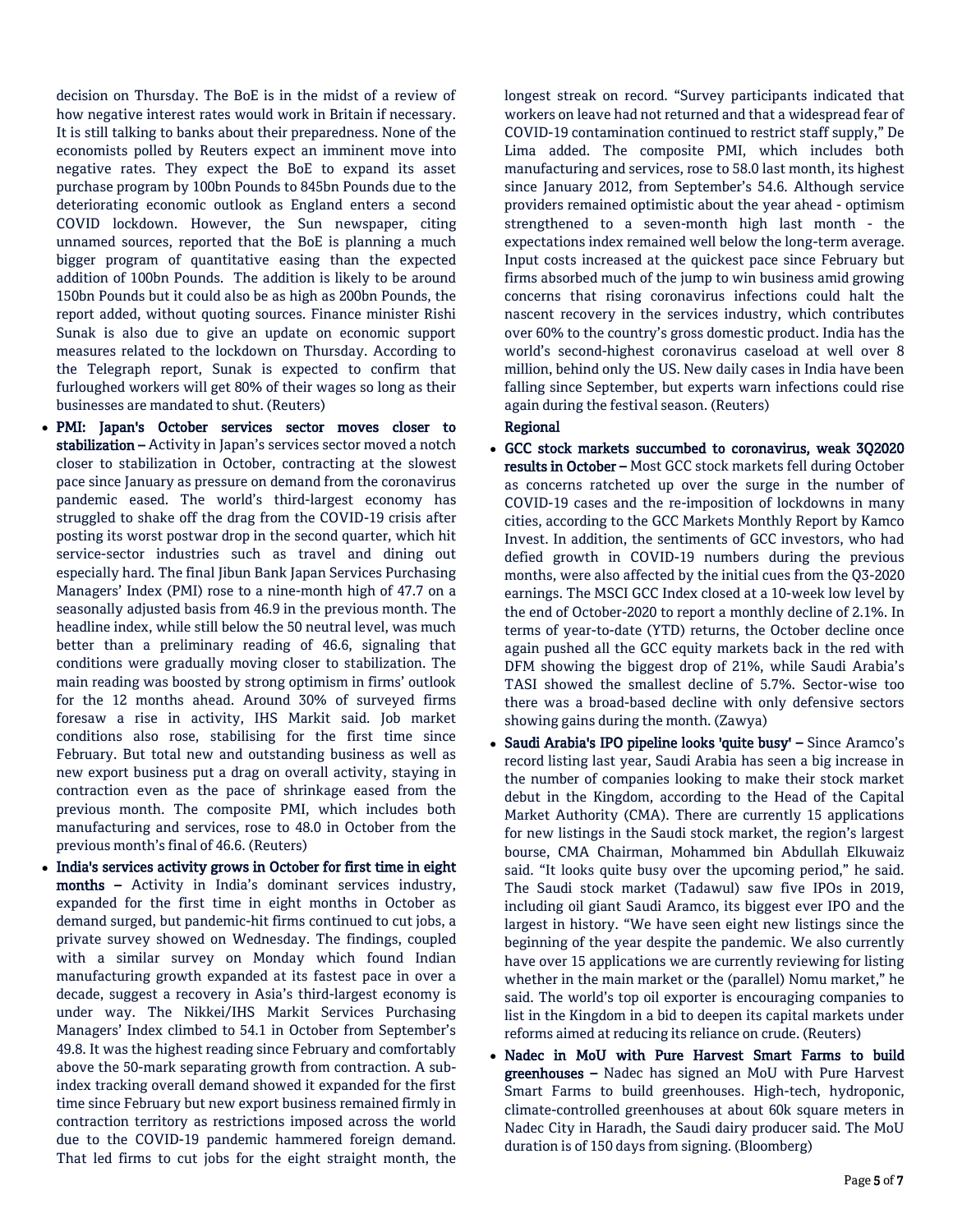- Saudi Fransi issues SR5bn additional Tier 1 Sukuk Saudi Fransi has issued SR5bn additional Tier 1 Sukuk. The lender issues Sukuk by way of private placement, according to statement. The return is 4.5% per year, the maturity is perpetual. (Bloomberg)
- UAE federal entities report revenues of AED40.16bn in third quarter – UAE federal entities reported revenues of AED40.16bn in the third quarter, state agency WAM reported. The entities reported spending of AED36.69bn and a budget surplus of AED3.48bn in the quarter, the agency reported, citing the country's ministry of finance. (Zawya)
- CBD lists \$600mn bond on Nasdaq Dubai Commercial Bank of Dubai (CBD) has celebrated the listing of a \$600mn AT1 conventional bond on Nasdaq Dubai, with an interest rate of 6%. This is the first bond listing for the bank on the region's international financial exchange, according to a press release on Wednesday. Oversubscribed 2.1 times, the six-year bond has attracted investors from the Middle East, Europe, and Asia. Listed on Nasdaq Dubai on October21, the CBD's bond boosts Dubai's position as the largest venue in the Middle East for US dollar-denominated debt listings, with a total value of \$87.4bn. The Chief Executive of CBD, Bernd van Linder, said: "The issuance will enable the bank to further support local UAE businesses now and into the future." (Zawya)
- Mubadala says led \$700mn funding round for REEF Technology – Mubadala Investment Co. led a \$700mn funding round for a technology startup backed by SoftBank Group Corp., as the Abu Dhabi wealth fund diversifies its portfolio away from oil. The fund said on Wednesday it invested in Reef Technology Inc., a startup that manages hubs in parking lots used for food delivery and other services such as Covid-19 testing. It was joined by SoftBank Vision Fund, Oaktree, UBS AM and Target Global, Mubadala said. Miami-based Reef was exploring a capital raise to fund its expansion, sources said. The firm was valued at \$1bn when SoftBank acquired a stake in 2018. has announced that it has led a \$700mn funding round for REEF Technology, a tech platform transforming underutilized urban spaces into neighborhood hubs, connecting people to local goods, services and experience. (Bloomberg)
- Abu Dhabi Commercial Bank closes representative offices in London, Singapore – Abu Dhabi Commercial Bank (ADCB) has closed its representative offices in London and Singapore, in line with its business strategy to focus on the local market. The bank announced that this decision will not have an impact on the bank's profitability, according to the bank's disclosure to the Abu Dhabi Securities Exchange (ADX) on Wednesday. It is noteworthy to mention that on Tuesday, November3, ADCB agreed to sell its 49% stake in UAE's Orient UNB Takaful and 20% stake in Egypt's Orient Takaful to Orient Insurance Company, part of the Al Futtaim Group to focus on its main business areas. (Zawya)
- TAQA board to consider allowing non-UAE nationals to own shares – Abu Dhabi's TAQA board will on November 9 discuss allowing non-UAE nationals to own shares in the company. The board will also approve 3Q2020 financial results. It did not provide further information. (Bloomberg)
- Kuwait's \$124bn pension fund had record first-half profit Kuwait's \$124bn pension fund racked up a record profit in the

first half, continuing a turnaround for an institution previously marred by a corruption scandal. The Public Institution for Social Security, which owns a quarter of US private equity firm Stone Point Capital, said profit rose 362% to \$12.1bn in the first half. It surged 611% to \$4.7bn in the second quarter, reflecting the "governance and strength" of its new investment strategy, according to a statement on Wednesday. A new management team was brought into the fund in 2017 to transform the stateowned institution after its former head was found guilty of personally profiting from the organization over decades. The fund has since exited more than \$20bn in questionable deals in a major reorganization of its portfolio. PIFSS, as the fund is known, said in August it aims to have 12% to 17% of its portfolio in real estate, followed by private equity at between 8% and 13% and infrastructure at 3% to 10%. Between 40% and 60% of its portfolio is in stocks and fixed income. PIFSS also owns 25% of Oak Hill Advisors and 10% of TowerBrook Capital Partners. (Bloomberg)

- Al Ahli Bank of Kuwait reports 3Q2020 net loss of KD3.30mn Al Ahli Bank of Kuwait reported net loss for the third quarter of KD3.30mn, a decrease of 54% YoY. The 3Q2020 operating revenue came in at A\$34.2mn, a decrease of 20% YoY. The 3Q2020 operating profit came in at A\$16.7mn, a decrease of 34% YoY. The 9M2020 loss came in at KD7.95mn compared to a profit of KD15.4mn, it cites impact of market interest rate cuts and lower business volumes due to pandemic. (Bloomberg)
- Oman plans to borrow OMR175mn from Sukuk private placement – Oman's government will issue Sukuk by way of private placement. The target issue size is OMR175mn, with over-allotment option, or greenshoe option, to be determined after book building on the basis of bids received. The tenor will be five years, profit rate of 5.75% p.a. The book building period is from November 4-10. The settlement date is on November 11. Ubhar Capital and Maisarah Islamic Banking Services (Bank Dhofar) are the issue managers and collecting agent/ collecting bank for the issuance. (Bloomberg)
- Oman postpones construction of Duqm petrochemical project Middle East Sultanate of Oman has postponed construction of the Duqm petrochemicals complex "for the time being," according to a statement from the Special Economic Zone at Duqm. No reason has been given for the delay. Duqm's refinery is proceeding "according to the schedule" and should be completed in the first quarter of 2022. "Investment projects in Duqm are progressing as planned and the Zone continues to attract more investments and provide an attractive environment." (Bloomberg)
- Bahrain sells BHD35mn 182-day bills; bid-cover at 1.22x Bahrain sold BHD35mn of 182-day bills due on May 9, 2021. Investors offered to buy 1.22 times the amount of securities sold. The bills were sold at a price of 98.711, have a yield of 2.58% and will settle on November 8, 2020. (Bloomberg)